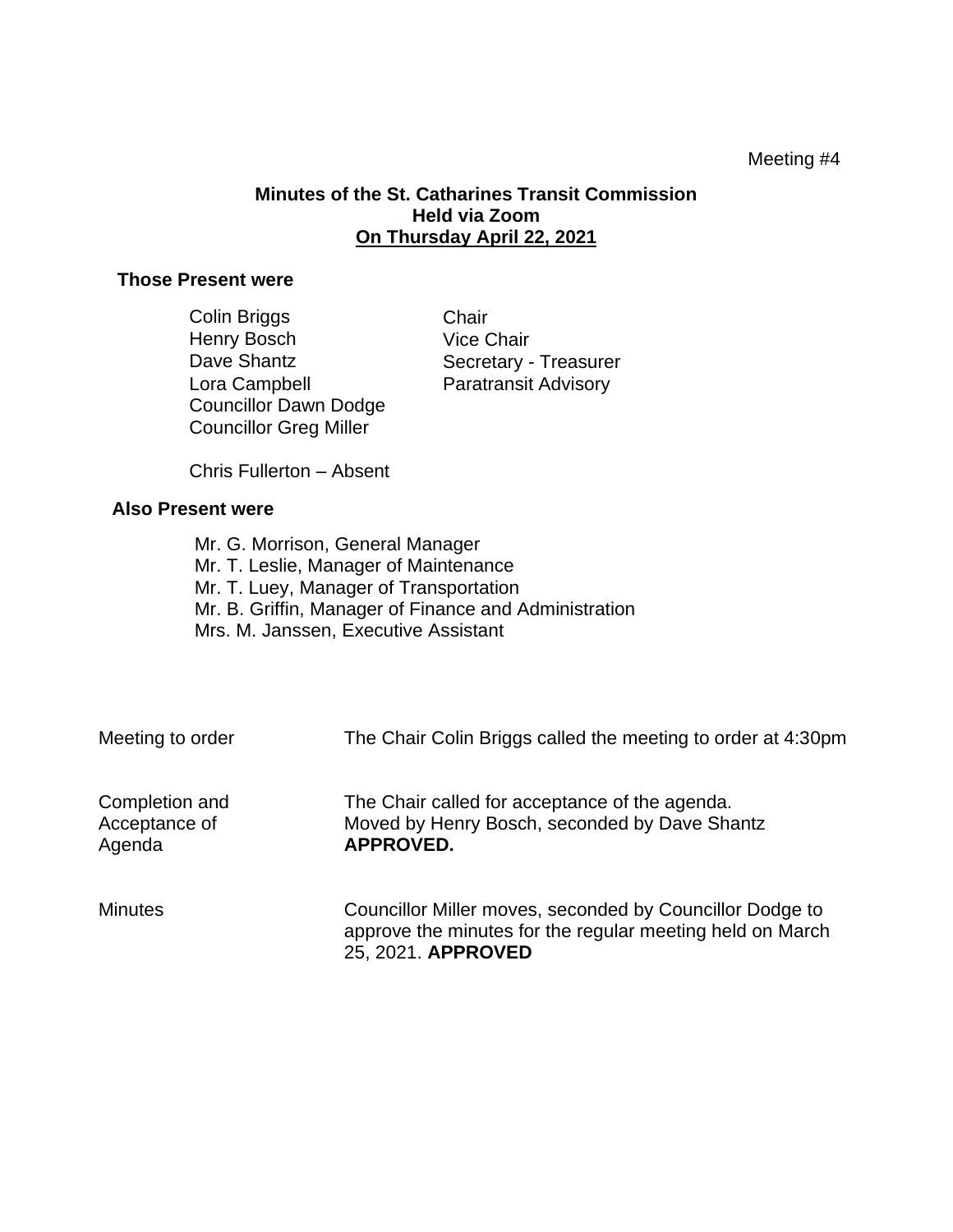| <b>Operations Report</b>               | Henry Bosch moves, seconded by Councillor Miller. For the<br>staff report to be received. ALL IN FAVOUR. CARRIED.                                                                                                                                                                                                                                                          |
|----------------------------------------|----------------------------------------------------------------------------------------------------------------------------------------------------------------------------------------------------------------------------------------------------------------------------------------------------------------------------------------------------------------------------|
| <b>Driver Barriers</b>                 | Dave Shantz moves, seconded by Councillor Dodge. It is<br>recommended that the Commission proceed with the final<br>design phase of the Plastruct Polyzone barrier and commit to<br>purchasing 78 barriers to equip our fleet of transit buses at a<br>cost of \$507,000.00+tax the expenditure will be funded by<br>Phase 3 Safe restart funding. ALL IN FAVOUR. CARRIED. |
| Verbal<br><b>Capital Projects</b>      | Lora Campbell Moves, seconded by Councillor Miller. The<br>Commission received a verbal update on current Capital<br>Projects from Manager of Finance Brad Griffin. ALL IN<br><b>FAVOUR. CARRIED.</b>                                                                                                                                                                      |
| Living Wage                            | Henry Bosch Moves, seconded by Councillor Miller. For the<br>Commission to receive the information provided in the report.<br><b>ALL IN FAVOUR. CARRIED</b>                                                                                                                                                                                                                |
| Verbal<br>Information request          | Councillor Dodge moves, seconded by Councillor Miller, for the<br>Commission to receive the information that was provided by<br>Manager of Transportation, Tim Luey on items from the<br>pervious meeting, Service to the beach, details for Port Weller<br>service and service to Pumpkinville at Happy Rolphs. ALL IN<br><b>FAVOUR. CARRIED</b>                          |
| U Pass                                 | Henry Bosch moves, Seconded by Dave Shantz. That the<br>Commission approve the U Pass contract renewal with Brock<br>University Student's Union for the term of September 1, 2021<br>to April 30, 2024. ALL IN FAVOUR. CARRIED. Forthwith.                                                                                                                                 |
| <b>Shelter Advertising</b><br>Contract | Dave Shantz moves, seconded by Lora Campbell. That the<br>Commission approve an extension for the advertising contract<br>with Pattison Outdoor until February 28, 2022 with 40% of net<br>advertising revenue and no minimum guaranteed payment. All<br>IN FAVOUR, CARRIED, Forthwith,                                                                                    |